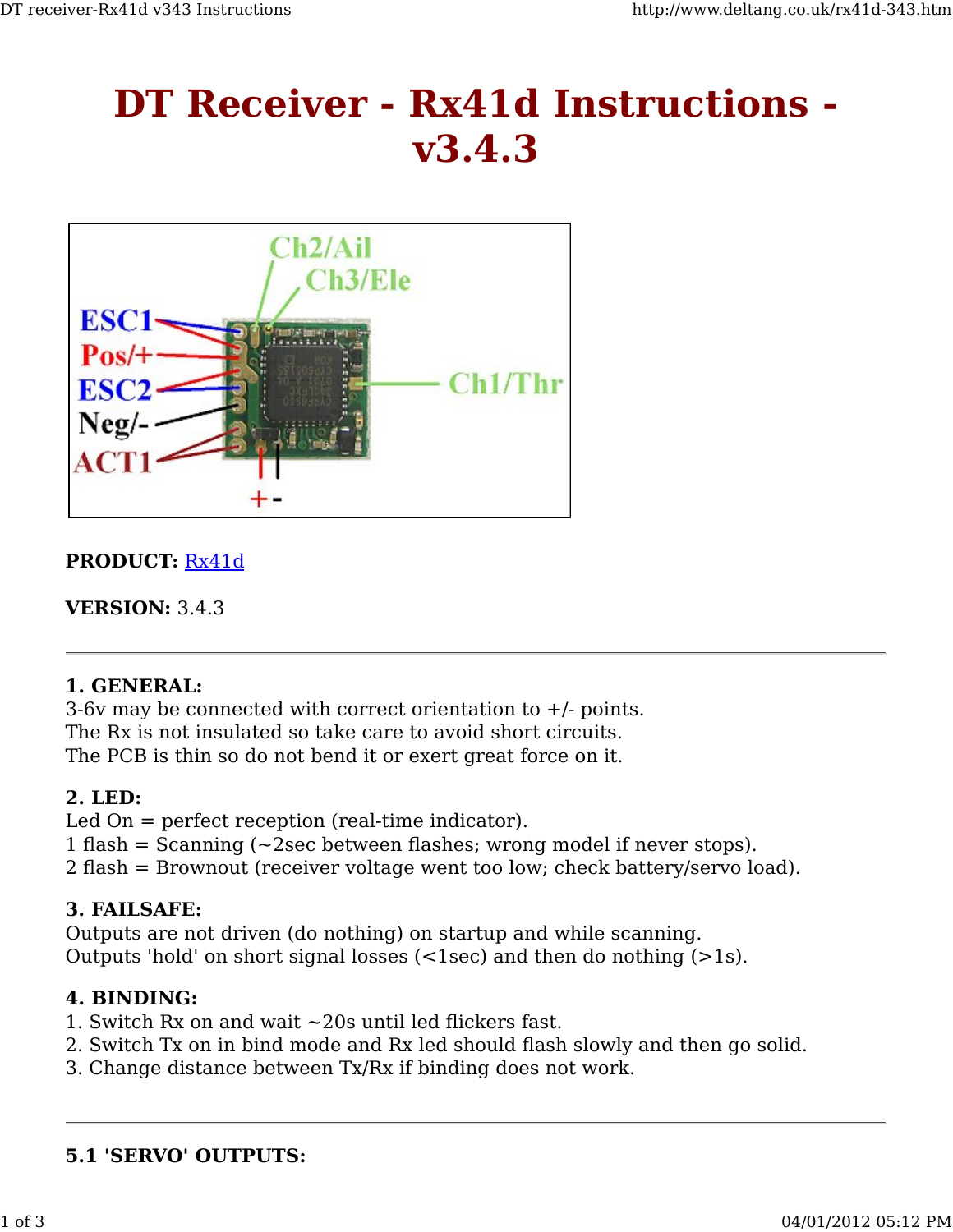Pads 1-3 will normally be used for servos or an external ESC on Pad1 (default) Pad 1 can be set to <u>Sum-PPM</u> for quadcopter type models. Pad 2 can be set to drive a second external ESC for 'dual-brushless' (see 5.4).

#### **5.2 BRUSHED ESC's:**

Set Ch1/Throttle throws to 100%.

Close throttle to arm the ESC's.

Differential thrust steering mix can be enabled by setting 'mix' to 12.5-100%  $(0\% = \text{disabeled}).$ 

A 3.0v LVC is enabled by default.

The ESC will rearm if the throttle is closed briefly.

The led will have a 2-flash if LVC is triggered.

## **5.3 ACTUATOR OUTPUTS:**

The actuator output can be assigned to Ch2/Aileron (default), Ch3/Elevator or Ch4/Rudder.

It can drive a brushed motor with 2-direction (reversable) control. Set channel throws to 100%.

#### **5.4 'DUAL BRUSHLESS':**

Pads 1 and 2 can drive two external ESC's (eg: brushless) with steering mix. This feature is programmed with Options 3 and 4 both set to 2 flashes.

#### **6.1 PROGRAMMING:**



Various settings can be changed over radio link as follows:

1. Switch the Tx on (throws 100%, trims roughly centered and Ch3/Elevator not reversed).

- 2. 'Pinch' both left/right sticks in towards middle of Tx (use a rubber band).
- 3. Switch Rx on and wait for the Led to flicker very fast.
- 4. Release all sticks (all Tx sticks to center).
- 5. The led flashes the first programmable item.
- 6. To accept an option ('yes'), push the Elevator stick forward (to top of Tx).
- 7. To reject an option ('no'/'next'), pull the Elevator stick back (to bottom of Tx).
- 8. Continue through all options until Led comes on solid.
- 9. Settings are saved automatically at the end so switch off at any time to abort.
- 10. Say 'yes' to every item to just see what is currently set.

# **6.2 PROGRAM OPTIONS / NUMBER OF FLASHES:**

Option 1: Steering Mix %